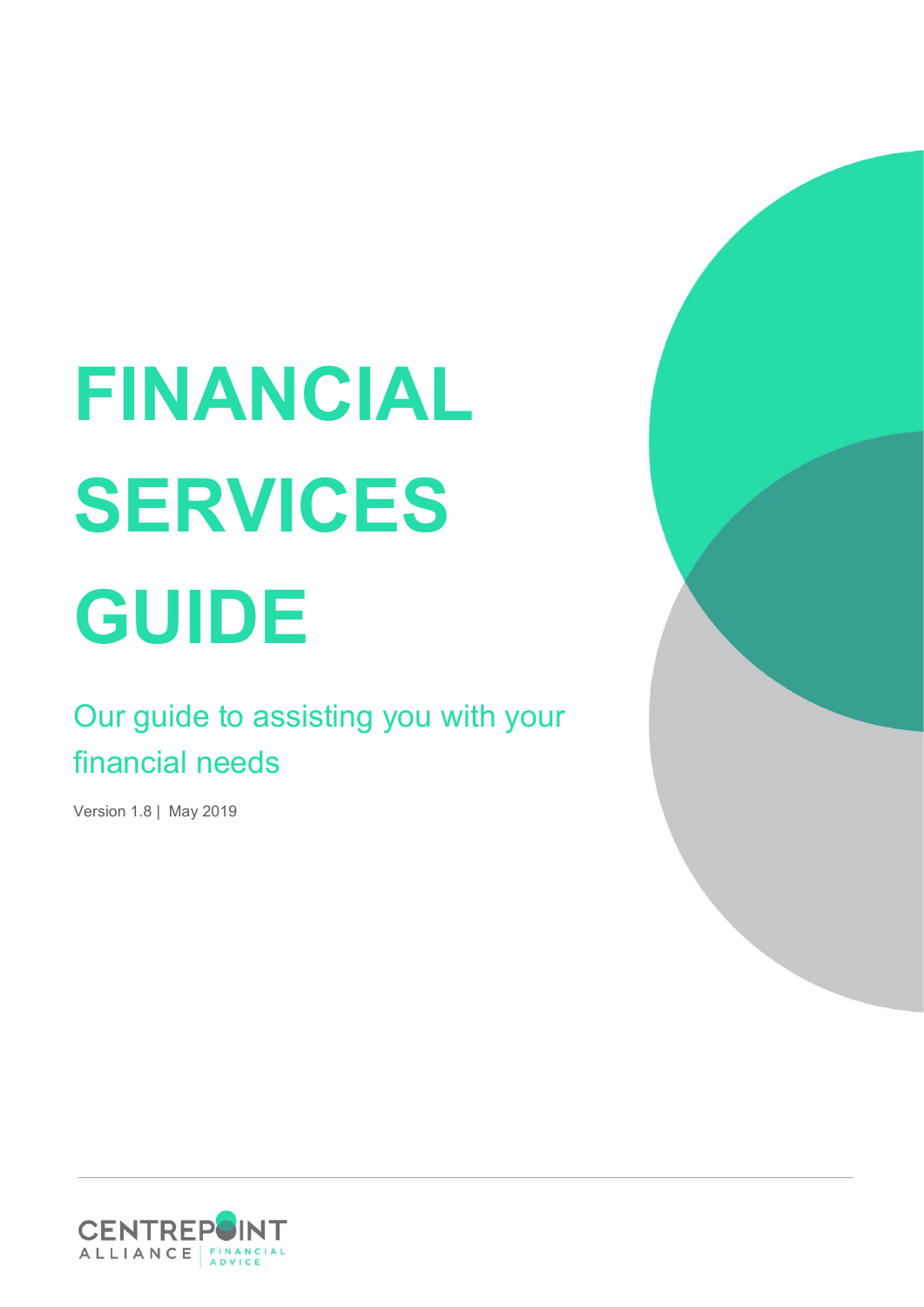# **LET US GUIDE YOU**

The purpose of this Financial Services Guide (FSG) is to help you make an informed decision about the services we offer and whether they are suited appropriately to meet your needs. This FSG provides you with important information on how to engage with one of our advisers.

This FSG should be read in conjunction with the Adviser Profile and covers the following:

- Information about Alliance Wealth as a licensee
- Details on how you may instruct your adviser
- Who will be responsible for providing the financial services
- Details of the financial services and/or products Alliance Wealth can provide
- The documents you may receive
- Remuneration received by your adviser
- Other forms of remuneration or benefits
- Privacy (i.e. collection and handling of your personal information)
- The complaints procedure
- Compensation arrangements in place

Please take the time to review this document before engaging our services.

Throughout this FSG, Alliance Wealth Pty Ltd (Alliance Wealth) is referred to as "we", "us", "our" or any variations. The term "adviser" refers to Alliance Wealth's authorised representatives.

Alliance Wealth Pty Ltd (ABN 93 161 647 007), is an Australian Financial Services Licensee (AFSL No.449221)

Distribution of the Financial Services Guide (version 1.8) by the providing entity has been authorised by Alliance Wealth. Authorisation date: May 2019

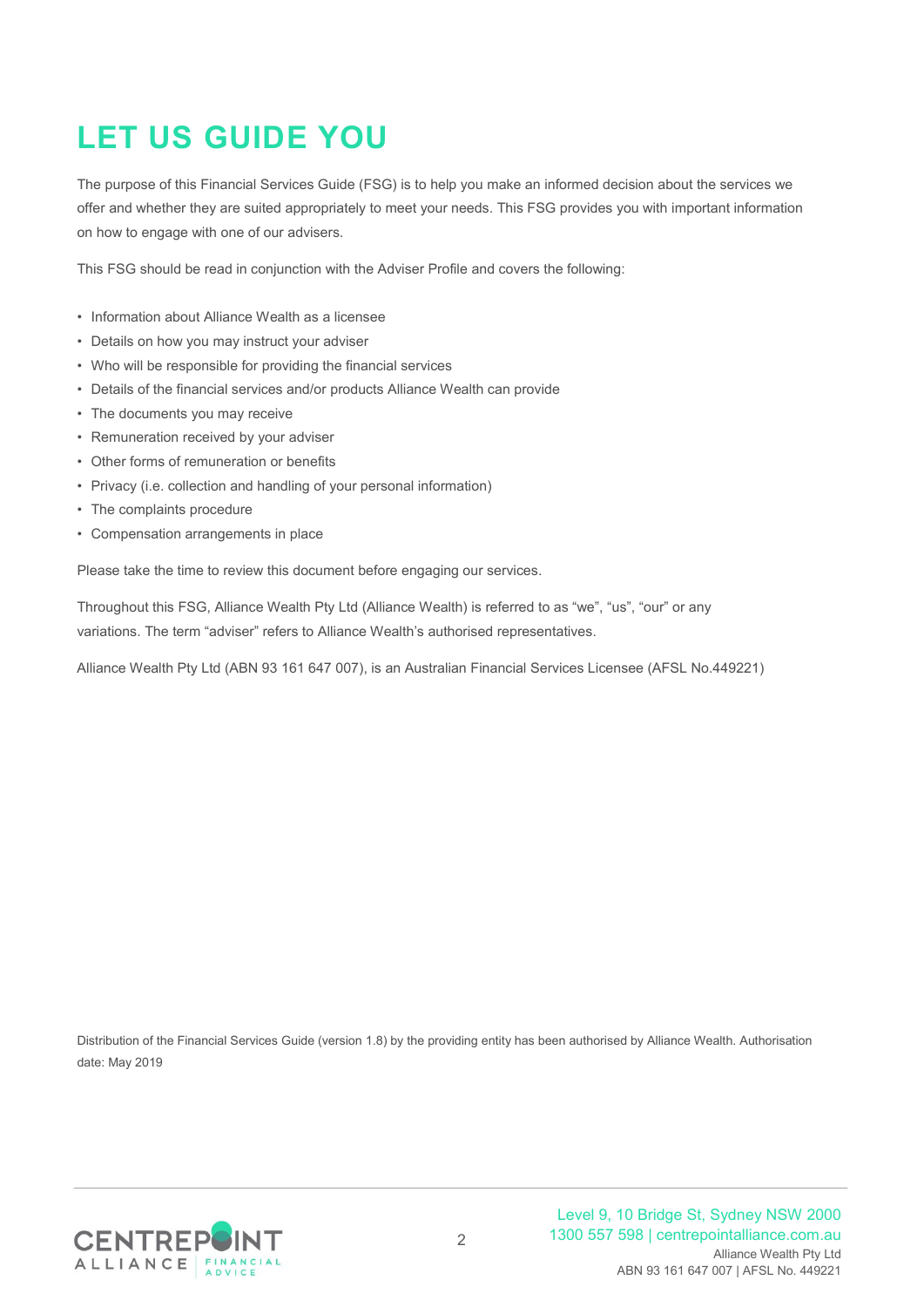#### Who we are and what we stand for

As an Australian Financial Services (AFS) Licence holder, Alliance Wealth is a wholly owned subsidiary of Centrepoint Alliance Limited (Centrepoint Alliance), an ASX listed company.

Our mission at Alliance Wealth is to provide retail clients like yourself with high quality advice that you can rely on to help remove uncertainty in your life, thus positioning you to meet your needs and objectives.

#### Our responsibility

Your adviser provides financial advice and services on behalf of Alliance Wealth and accordingly we are responsible for the financial advice and services they provide.

Our advisers are committed to providing quality financial advice and a wide choice of products and/or services to suit individual client circumstances.

Your adviser is obliged by law to act in your best interests and provide appropriate advice, when providing financial advice to you.

As part of our commitment to you, Alliance Wealth advisers adhere to the Codes of Ethics/Conduct of professional associations such as the Financial Planning Association of Australia and the Association of Financial Advisers.

#### The adviser profile

Prior to providing any personalised financial advice products and/or services our advisers are required to provide you with a copy of this FSG along with an Adviser Profile.

The Adviser Profile contains important information about your adviser. This includes their Authorised Representative number and/or Corporate Authorised Representative number (if applicable), accreditations, qualifications and experience, areas of advice and types of financial services they can provide, details of how they get paid and fees that you may be charged.

If you have not received an Adviser Profile, please ask your adviser for a copy or contact us (see page 7 for contact details).

#### What we can provide

Alliance Wealth is licensed to provide financial product advice on the following services:

- Wealth creation strategies
- Life insurance advice
- Superannuation strategies
- Debt reduction strategies
- Cash flow management
- Retirement planning
- Aged care strategies
- Estate planning strategies
- Tax (financial) advice

We can advise in the following products:

- Basic deposit products
- Debentures, stocks and bonds
- Life insurance (personal and business)
- Managed investments
- Investor Directed Portfolio Services (IDPS)
- Retirement Savings Accounts (RSA)
- **Securities**
- **Derivatives**
- Standard margin lending
- **Superannuation**
- Self-managed superannuation

Centrepoint Alliance maintains an Approved Product List (APL). Subject to attaining required accreditation, your adviser is able to recommend any product on the Centrepoint Alliance APL.

There may be instances where your adviser will need to consider products outside of the APL. In these cases, your adviser may apply to Centrepoint Alliance's Research Department to obtain a one-off product approval.

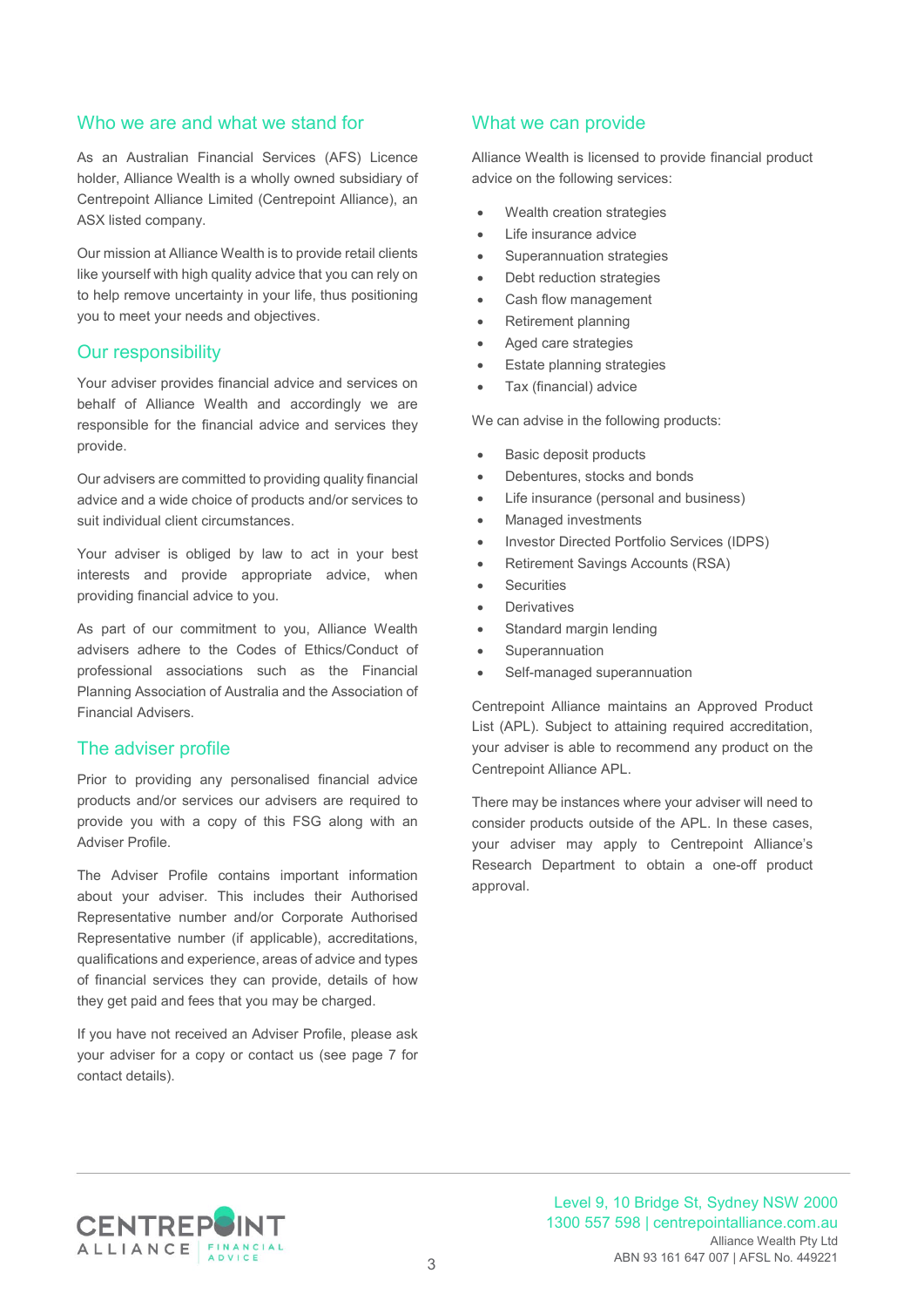#### Documents you may receive

Where you decide to obtain personal financial advice, your adviser will need to determine your needs, objectives and relevant financial circumstances.

At the initial advice appointment, your adviser will typically gather the relevant information by using a client data collection form. You will be asked to provide accurate information about your personal and financial situation and keep your adviser informed of any changes to your relevant circumstances.

Your adviser will also need to verify your identity.

When your adviser provides personal financial advice to you, you may receive one or more of the following documents:

- Letter of Engagement
- Statement of Advice (SoA)
- Record of Advice (RoA)
- Product Disclosure Statement (PDS)
- Fee Disclosure Statement (FDS)
- **Renewal Notice**

The SoA will set out the advice that has been tailored to your specific circumstances and provide you with details of all relevant disclosures including details of any remuneration payable.

Where you receive ongoing or further advice a RoA may be provided.

A PDS will be provided if a product recommendation is made and includes detailed information on the financial product including features, benefits, conditions, costs and cooling off rights (if applicable).

An FDS will be issued to you in instances where you enter into an Ongoing Fee Arrangement with your adviser for a period greater than 12 months. The FDS will contain information about the services you were entitled to receive, the services you actually received and the fees you paid during the period. The FDS will be provided to you annually.

Should you commence an ongoing fee arrangement for the first time after 1 July 2013, your adviser will also issue a Renewal Notice every 2 years. The Renewal Notice will give you the option of renewing the ongoing fee arrangement.

You may request in writing a copy of any advice document up to seven (7) years after the advice has been given.

#### How to give instructions

Your adviser may accept your instructions by phone, letter, email or fax. In some instances, your adviser can only accept written instructions from you and they will let you know when this occurs.

#### Your privacy

Your adviser is required to maintain physical or electronic records of documentation for any financial advice given to you, including information that personally identifies you and/or contains information about you.

These records are required to be retained for at least seven (7) years. If you want to access your personal information at any time, please let us know.

You have the right to not provide personal information to your adviser. However, in this case, your adviser will warn you about the possible consequences and how this may impact on the quality of the advice provided. Additionally, your adviser may also decline to provide advice if they feel they have insufficient information to proceed.

Alliance Wealth respects your privacy and is committed to protecting and maintaining the security of the personal and financial information you provide us. For detailed information on how we handle your personal information, please see our Privacy Policy.

This Policy is located at:

[centrepointalliance.com.au/privacy-policy](http://www.centrepointalliance.com.au/privacy-policy/)

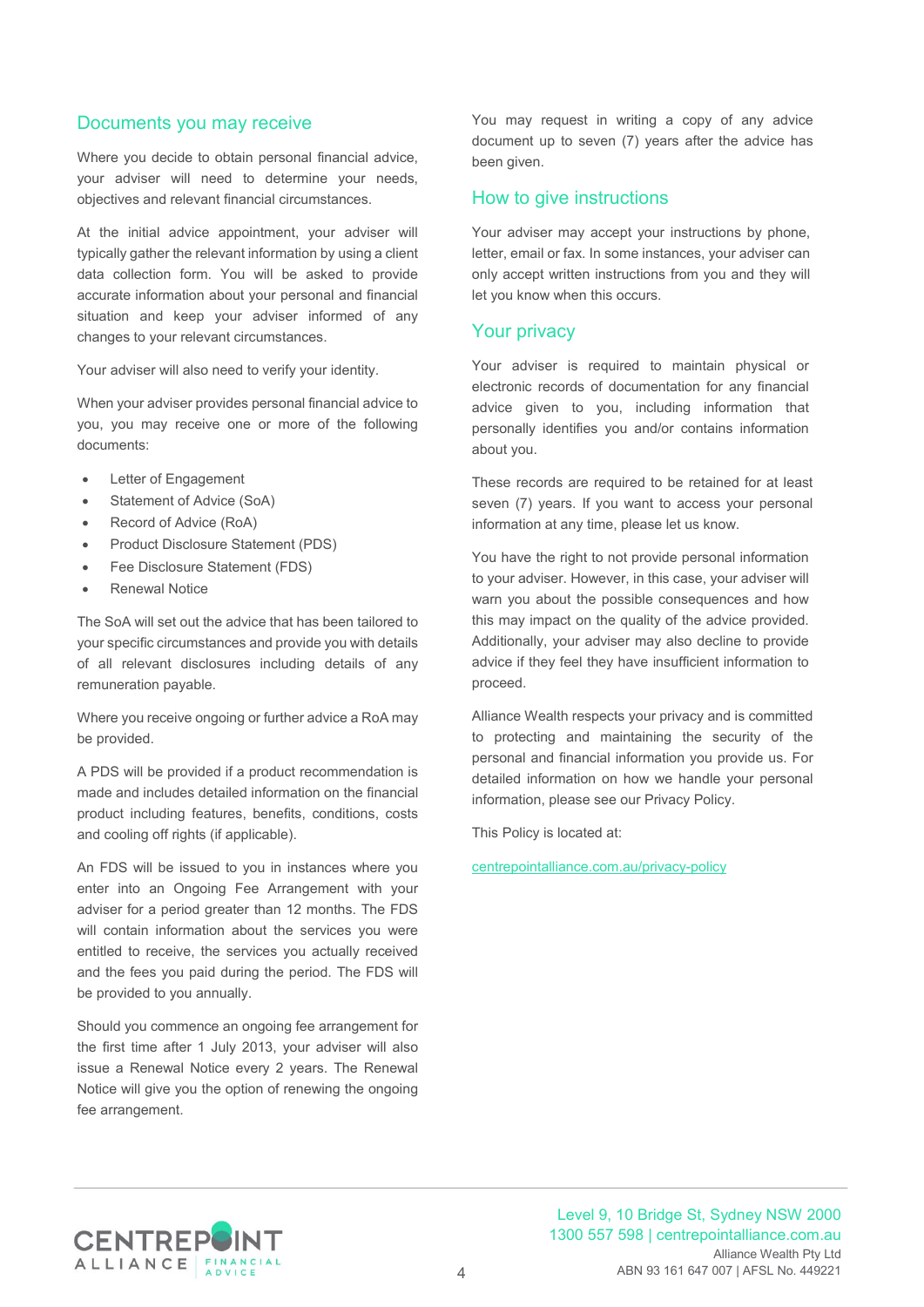#### Disclosure of information

Throughout the advice process, your personal information may be disclosed to other services providers. These may include:

- Financial product providers
- Financial planning software providers
- Administration and paraplanning service providers

Centrepoint Alliance and its related companies may engage third party service providers to assist in the provision of products or services.

Some services may require disclosure of personal information to service providers outside Australia including the Philippines, Vietnam, Malaysia, India and potentially other countries in South East Asia. The purpose of such disclosure is to facilitate the provision of financial services including the preparation of financial advice documents for Alliance Wealth advisers.

Some Alliance Wealth advisers may enter into their own outsourcing arrangements to countries other than the Philippines, Vietnam, Malaysia, India and potentially other countries in South East Asia. If so, the advisers concerned will disclose these arrangements separately to you.

All reasonable steps will be taken to ensure that offshore service providers comply with the Privacy Act 1988.

#### Adviser remuneration

The cost of providing a financial product or service to you will depend on the nature and complexity of the advice, financial product and/or service provided. Generally, whenever your adviser provides a recommendation for a financial product or service, your adviser may be remunerated through either:

- An initial fee for service; or
- An ongoing fee for service; or
- A contribution fee or implementation fee; or
- Commission payments from product providers where applicable; or
- A combination of any of the above.

All fees or commissions are initially paid to A before being distributed in full to your adviser or to the relevant Practice.

#### Licensee remuneration

Alliance Wealth receives a flat fee plus a fixed Professional Indemnity insurance fee per authorised representative for the provision of services required under its Australian Financial Services Licence.

#### Referrals

Should you be referred to your adviser by a third party, such as an Accountant or Mortgage Broker, the third party may receive a fee for the referral. You will receive more detailed information concerning any referral fee in your SoA or other relevant document.

#### Other forms of remuneration or benefits

Alliance Wealth and/or its advisers may receive nonmonetary benefits where:

- The amount is less than \$300 and identical or similar benefits are not given on a frequent basis;
- The benefit has a genuine education or training purpose (including attendance to conferences) and is relevant to providing financial product advice; and/or
- The benefit consists of the provision of information technology software or support and is related to the provision of financial product advice in relation to the financial products issued or sold by the benefit provider

Payments or benefits received are disclosed in a register. A copy of the register is available upon request.

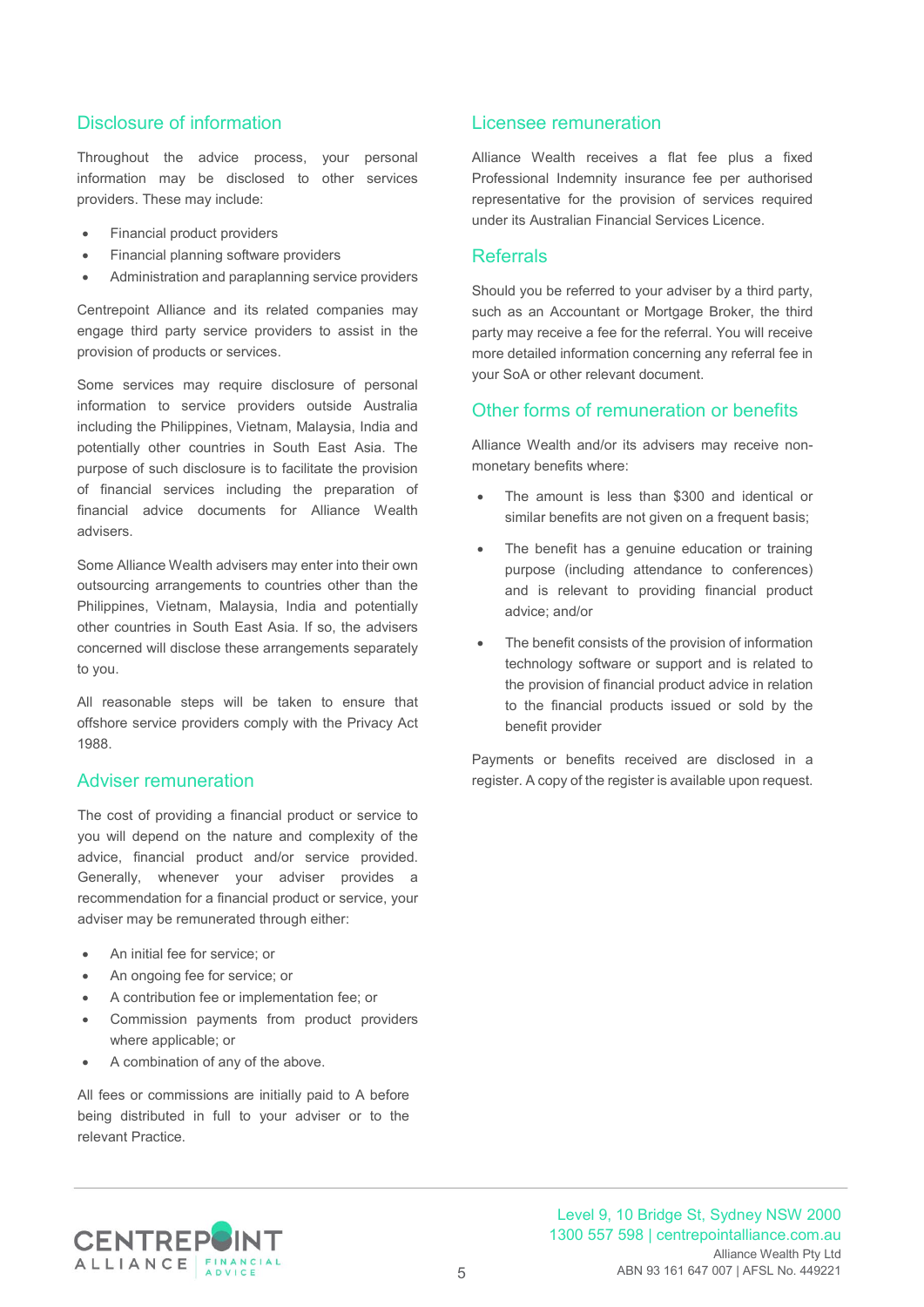### Related companies

As noted earlier, Alliance Wealth is a wholly owned subsidiary of Centrepoint Alliance Limited (Centrepoint Alliance), an ASX listed company.

Centrepoint Alliance is also the ultimate holding company of a number of other related bodies corporate.

Following is a listing of those Centrepoint Alliance entities that you are most likely to engage with:

- Associated Advisory Practices Pty Ltd (AAP)
- Centrepoint Wealth Pty Ltd
- Professional Investment Services Pty Ltd
- Investment Diversity Pty Ltd
- Ventura Investment Management Ltd
- Centrepoint Alliance Lending Pty Ltd
- xseedwealth pty ltd

Ventura Investment Management Ltd and Investment Diversity Pty Ltd may be eligible to receive various investment related fees as specified in the relevant PDS if you invest in any of their products:

- Investment Exchange
- Annex
- **Mentor**
- Assemble and Pre-Assemble
- Ventura Managed Funds
- All Star Managed Funds
- Ventura Managed Account Portfolios (vMAPs)).

Your adviser may hold shares in Centrepoint Alliance or other companies related to product providers which may influence, or be seen to influence, the advice that they provide you. Your adviser will disclose any relevant shareholding and any other potential conflicts within the Adviser Profile and/or advice document.

For a complete listing of all Centrepoint Alliance related bodies corporate, please visit:

[centrepointalliance.com.au/licensee/alliance-wealth](https://www.centrepointalliance.com.au/licensee/alliance-wealth/)

## **Sponsorship**

Centrepoint Alliance and its related companies may receive payments or benefits from product providers in return for granting rights such as being recognised as a sponsor and the right to promote their product and give presentations at conferences and/or professional development training days.

Centrepoint Alliance may use these payments to pay for costs associated with such conferences, training or professional development days.

#### Product arrangements

Centrepoint Alliance and its related companies have arrangements with a number of financial product providers, where we receive a payment based on total volume of funds invested or placed through the relevant product provider's platforms.

These payments are either a set annual fee, or a percentage of total funds with the product provider, or a percentage of the administration fees which they charge investors, or a combination of the above.

These payments are only made in respect of funds invested prior to 1 July 2013 and growth on those funds until 1 July 2014.

Centrepoint Alliance and its related companies have arrangements with a number of insurance product providers. These payments are based on either total inforce premiums or total new business premium.

#### Professional Indemnity

Centrepoint Wealth Pty Ltd maintains a group policy which includes appropriate Professional Indemnity Insurance cover for Alliance Wealth as required by the Corporations Act 2001.